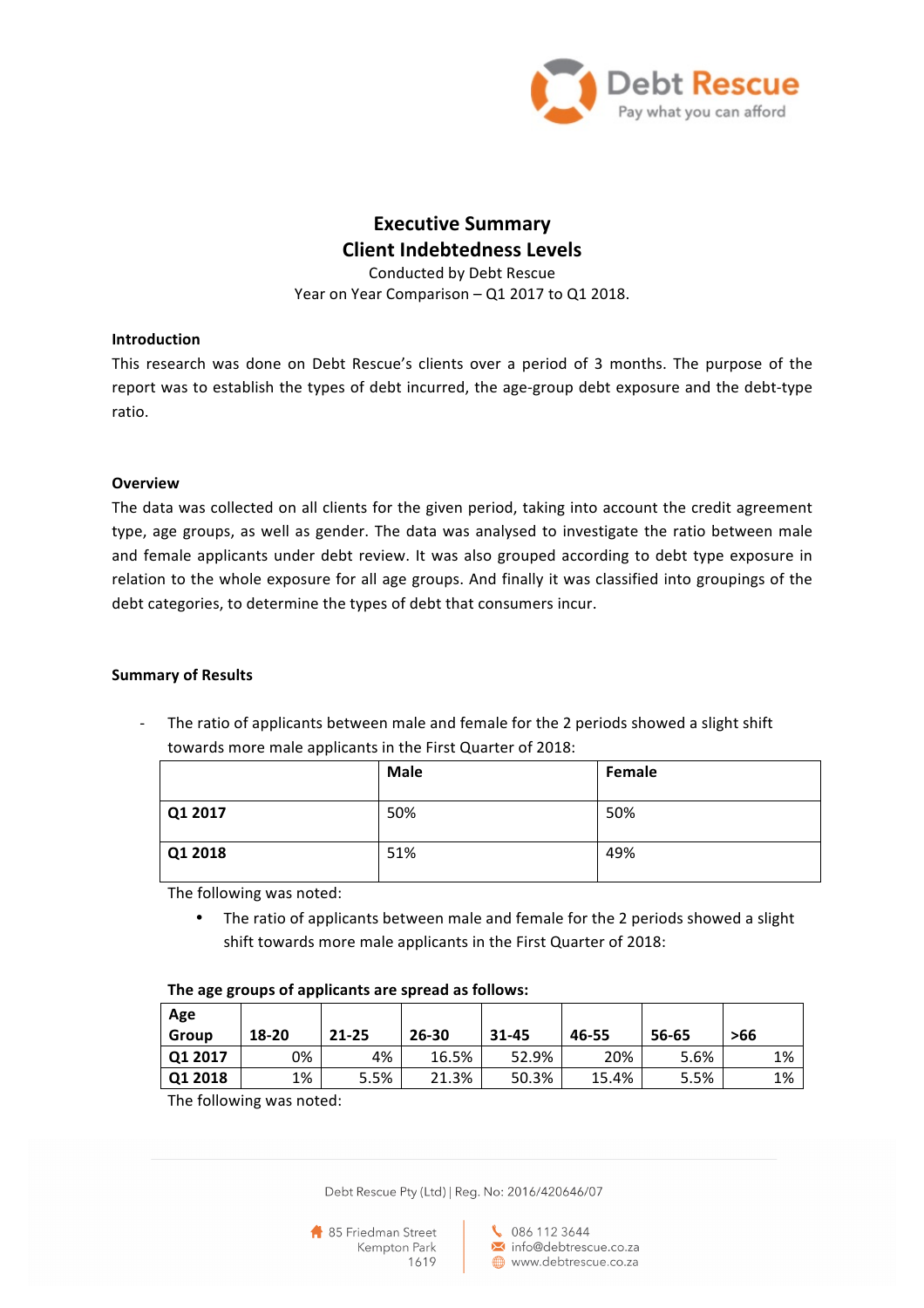

- There was a slight increase in the age groups between 18 and 30.
- There was a slight decrease in the age groups between 31 and 65.

#### The type of debt obligation for all ages, as part of a whole:

|         | Home<br>Loans | <b>Vehicle</b><br><b>Finance</b> | <b>Credit</b><br>Cards | Personal<br>Loans | <b>Overdrafts</b> | <b>Store</b><br>Cards |
|---------|---------------|----------------------------------|------------------------|-------------------|-------------------|-----------------------|
| Q1 2017 | 2.9%          | 9.4%                             | 24.2%                  | 41.3%             | 7%                | 15.2%                 |
| Q1 2018 | 2.5%          | 9.2%                             | 21.7%                  | 38.9%             | 6.9%              | 20.8%                 |

The following was noted:

- The asset categories remained fairly similar in terms of the percentages.
- There was a slight reduction in credit cards and personal loans as a category of credit agreement.
- Personal loans remained the category of credit agreement that continuous to outnumber other types of debt.
- There was a significant increase in store cards as a category of credit agreement.

| <b>Period</b> | Age           |                 |                 | <b>Credit</b> | <b>Personal</b> |                  | <b>Store</b> |  |
|---------------|---------------|-----------------|-----------------|---------------|-----------------|------------------|--------------|--|
|               | <b>Groups</b> | <b>Vehicles</b> | <b>Mortgage</b> | Card          | Loan            | <b>Overdraft</b> | Card         |  |
| Q1 2017       |               | 0%              | 0%              | 0%            | 0%              | 0%               | 0%           |  |
| Q1 2018       | 18-20         | 0.0%            | 0.0%            | 16.7%         | 16.7%           | 16.7%            | 50.0%        |  |
|               |               |                 |                 |               |                 |                  |              |  |
| Q1 2017       |               | 6.7%            | 0.6%            | 16.3%         | 48.3%           | 4.5%             | 23.6%        |  |
| Q1 2018       | $21 - 25$     | 8.7%            | 0.0%            | 17.7%         | 46.0%           | 5.3%             | 22.2%        |  |
|               |               |                 |                 |               |                 |                  |              |  |
| Q1 2017       |               | 8.9%            | 0.8%            | 22.2%         | 42.1%           | 6.0%             | 20.0%        |  |
| Q1 2018       | 26-30         | 9.3%            | 0.8%            | 18.4%         | 42.9%           | 5.1%             | 23.4%        |  |
|               |               |                 |                 |               |                 |                  |              |  |
| Q1 2017       |               | 9.5%            | 2.9%            | 22.9%         | 43.5%           | 7.2%             | 14.0%        |  |
| Q1 2018       | $31 - 45$     | 9.4%            | 2.6%            | 20.9%         | 39.7%           | 7.1%             | 20.4%        |  |
|               |               |                 |                 |               |                 |                  |              |  |
| Q1 2017       |               | 9.2%            | 4.6%            | 26.9%         | 37.6%           | 7.4%             | 14.2%        |  |
| Q1 2018       | 46-55         | 9.6%            | 4.0%            | 23.9%         | 34.8%           | 7.7%             | 20.0%        |  |
|               |               |                 |                 |               |                 |                  |              |  |
| Q1 2017       |               | 10.1%           | 2.7%            | 30.3%         | 35.7%           | 7.1%             | 14.1%        |  |
| Q1 2018       | 56-65         | 8.2%            | 4.5%            | 31.8%         | 31.0%           | 8.2%             | 16.4%        |  |
|               |               |                 |                 |               |                 |                  |              |  |
| Q1 2017       |               | 11.3%           | 1.3%            | 46.3%         | 18.8%           | 10.0%            | 12.5%        |  |
| Q1 2018       | 66 >          | 2.6%            | 2.6%            | 36.8%         | 18.4%           | 9.2%             | 30.3%        |  |

## The type of debt obligation for all ages, as part of a whole:

Debt Rescue Pty (Ltd) | Reg. No: 2016/420646/07